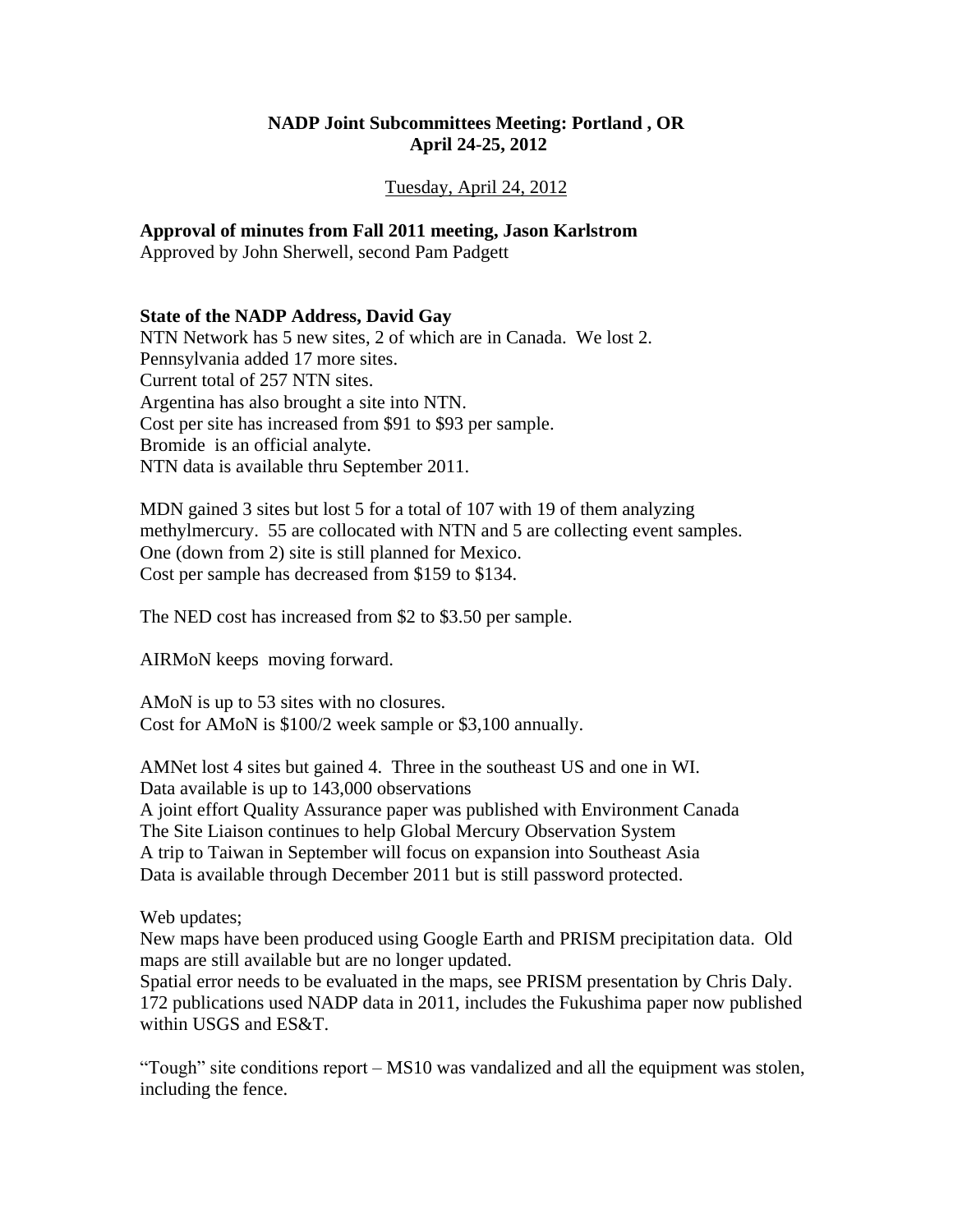Equipment update – All USGS N-CON samplers have been received at USGS sites. The NED now stocks parts for the ETI raingages and the N-CON collectors. We are almost an all digital network.

We are working towards video based training for site operators.

Program Office Travel will include: Taiwan, March 2012 National Air Quality Conference in Denver, May 14 – 17, 2012 RETS-REMP (nuclear energy) conference in Orlando this June

Income and Expenses – we are in good shape considering the overall financial situations of various NADP site sponsors, especially state agencies.

#### **CAL report, Chris Lehmann**

For details see CAL written report, April 2012.

NTN added 16 new sites, and 6 closed.

AIRMoN has 7 active sites, one had a connectivity issue which was resolved.

AMoN added 32 sites, and 2 closed while 2 are pending.

Bromide measurements continue, and Tom is working on incorporation into LIMS.

The new IC needed a replacement autosampler. The one that came with the IC did not meet specifications.

A Phosphorus study comparing ortho P to Total P is ongoing.

- AMoN continues to have sampler issues with sporadic high travel blanks. The dessicator study reported at the fall meeting didn't pan out. The current technique is to soak the bodies for 24 hours then dry in a clean room fume hood – again looks promising.
- The CAL now stores all wet-deposition samples in the refrigerator. \$10K was budgeted for the refrigerators but they only cost \$4K.
- See CAL written report for archive sample distribution. AIRMoN samples are retained for 2 years and NTN for 5 years.
- The 2011 QA plan and the 2010 QA Report have been released and are available on the web

MDL, IDL and PQL projections have been made for 2013.

Data submittal to the Program Office. NTN: 102 days, AIRMoN: 67.5 days, and AMoN: 66.5.

Other activities include:

an Acid Rain Trends paper,

a Tennessee landfill study looking at ammonium using Radiellos, and a project with the Metro East Citizens Air Quality Project (Illinois Action Research) at the University of Illinois; investigating SOx and NOx around refineries.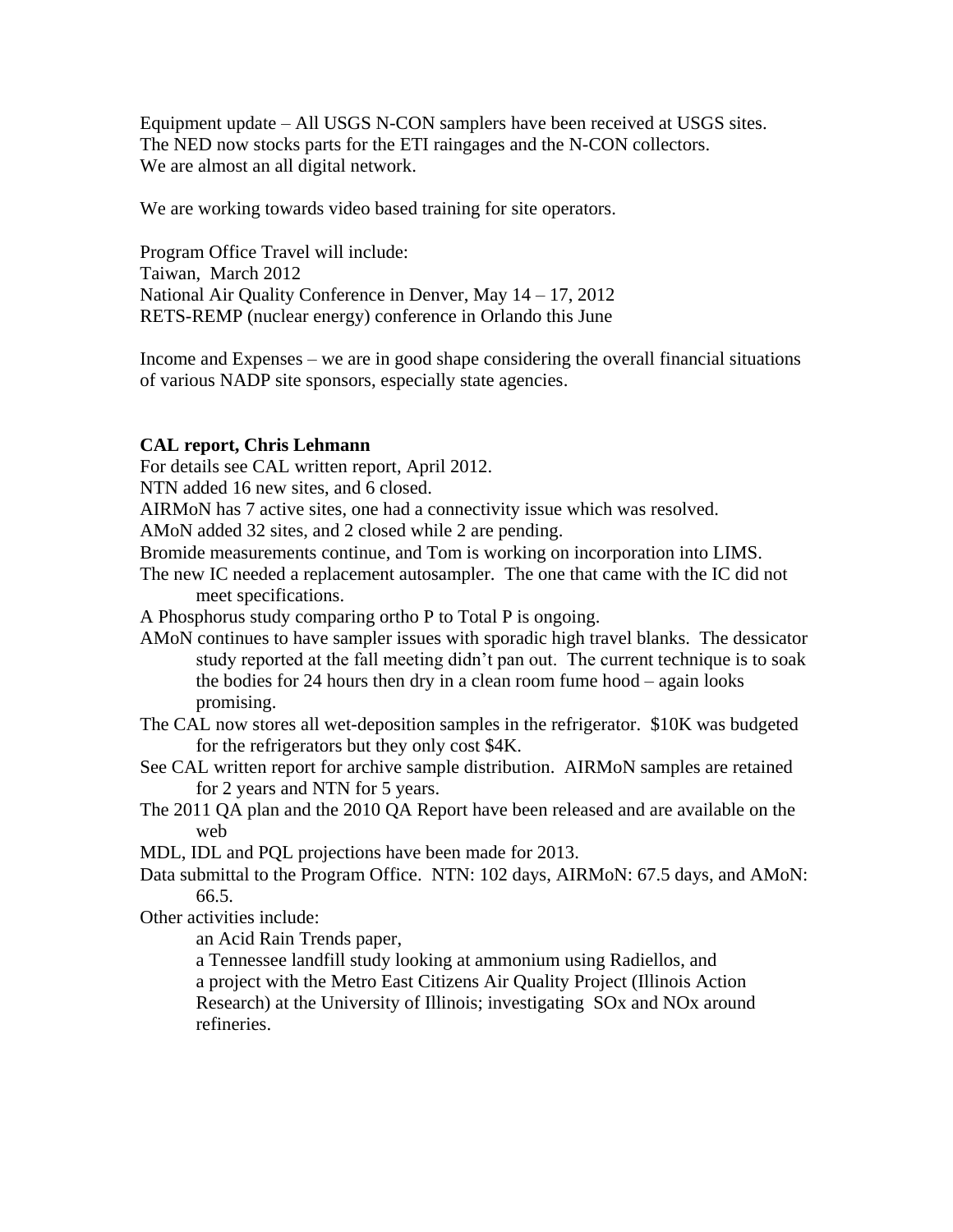### **HAL report, Bob Brunette**

EPA has issued a Portland Cement MACT and Mercury Air Toxics Standards (MATS) in April of 2012 designed to reduce 90% of Hg emissions by 2015. UNEP has a legally binding agreement to take effect in 2013.

MDN sites: gained 9, lost 8.

New maps using PRISM show enhanced deposition in the Northwest US. WA03 lost funding and is on "life support" from HAL just when PRISM started to enhance deposition gradients in the Olympic.

Work continues with tribes to promote MDN.

Collector update – ACM failures were down by 5 to 65, N-CON failures are up from 10 to 44.

Raingage update - Belforts continue to be phased out and replaced by digital raingages.

The Site Liaison took 438 calls and 273 emails; 80% related to connectivity or software issues. HAL has begun to import E-gage data from the Program Office.

- 2009 HAL review showed no findings on lab operations, 8 on Data management which are being addressed with the conversion of the Access data base to SQL Server. Both databases will run in parallel for a period of testing.
- There has been a slight increase in B-coded samples while C-coded samples have remained the same.
- Data delivery fell behind due to DB changes but they are now caught up. Methyl mercury for 2011 will be delivered to the PO in May of this year.

The dual chimney N-CON collector is in use at 8 or 9 sites in PA. The second chimney is used for trace metals

Puerto Rico funding has been restored, and the through-fall study will continue.

MDN outreach continues.

### **QA status report, Mark Rhodes**

QAAG had a conference call in April 2012 The 2010 QA report and HAL QAP have been posted.2011 QA reports are pending. The CAL external review was performed in July 2011. 2012 HAL review dates are yet to be determined. The QA documents have been updated to include bromide.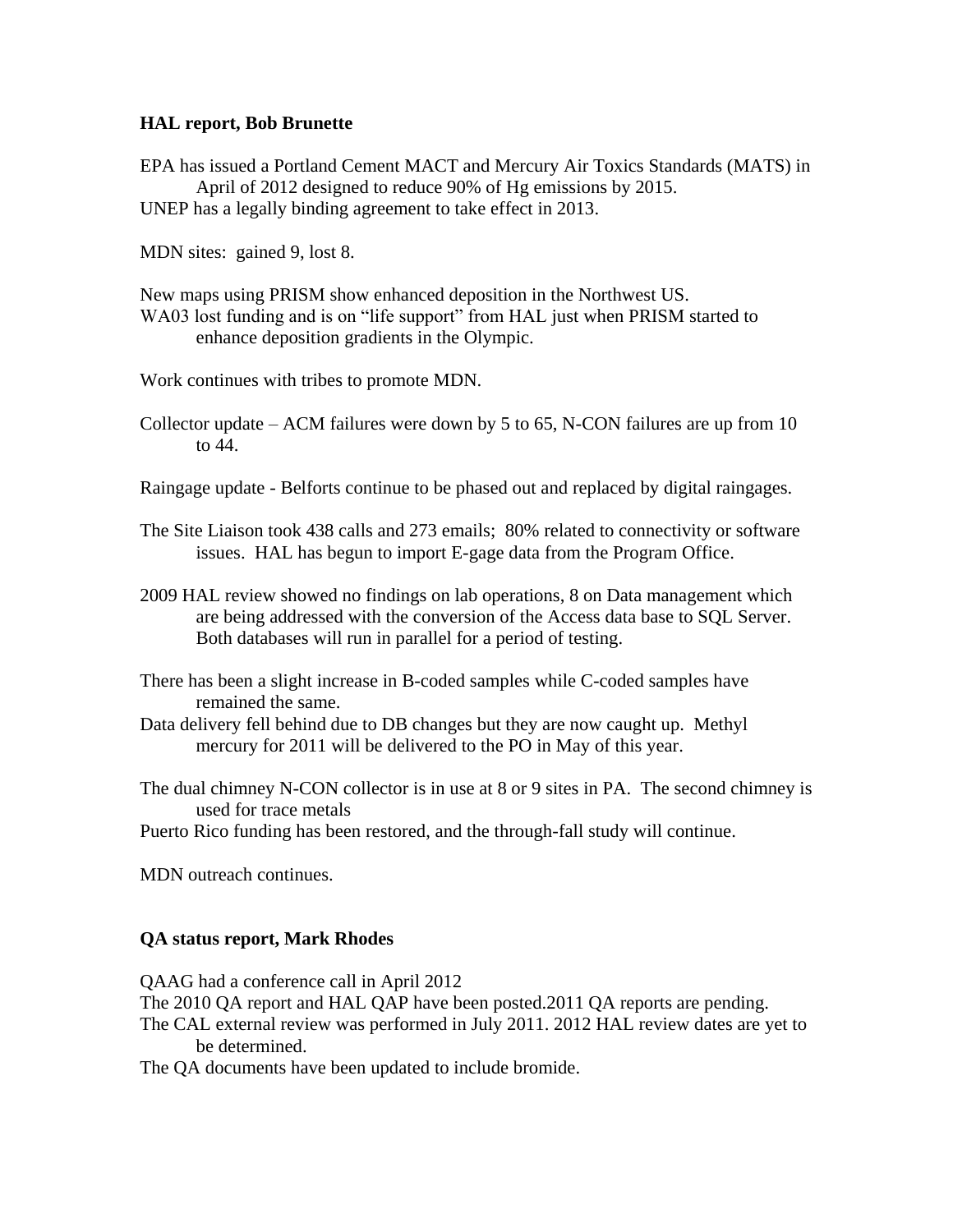Site Visits; AIRMoN 4, MDN 25, NTN 60 which included 18 collocated, and 14 AMNet.

The sensor study has been designed. Installation is nearly complete. The study is planned to start this spring.

MDN and NTN SOP updates continue – see Olson presentation Sample collection during special events (e.g., Fukushima) was discussed. Special instructions for site operators may be required.

### **Update of Field SOPs for MDN/NTN, Mark Olson**

A committee was formed and met in October of 2011 to distribute responsibilities. Identified 20 SOP's to be edited and 5 new SOPs that are needed. Eleven SOPs have been edited and are in review. Need to keep pushing to present for approval at fall 2012 meeting

CAL Review and Response - Mark Rhodes and Chris Lehmann Postponed to day 2

### **Bag Sampling - Mark Rhodes and Tracy Dombek,**

The use of bags inside the NTN sample buckets was discussed. Buckets are difficult to clean/disinfect, which affects nutrient stability. Changing to bag sampling would have a significant cost savings. The catch looks good compared to bucket sampling. A comparison of sample chemistry is ongoing, and nutrient concentrations look better in the bag samples. Chemistry data is planned to be shown at the fall meeting. Shipping sample bags internationally is simpler than shipping NTN buckets. Bag sampling should be "greener". A bag demonstration was performed and tested by 2 volunteers from the committee.

### **PRISM Data Uncertainty, Chris Daly**

The estimation of uncertainty using PRISM is not clear because it is not measured. Approaches to measure uncertainty were discussed. See Daly et. al. IJOC 2008 for details.

Conclusions: Uncertainty is underestimated. Uncertainty is difficult to measure at high elevations with complex terrain. PRISM has very little bias. The USDA funds PRISM for Federal Crop Insurance but there is little funding for uncertainty estimates.

# **Wednesday, April 25, 2010**

Subcommittee reports – see specific subcommittee minutes for motions and details.

### **EROS Report, Maggie Kerchner**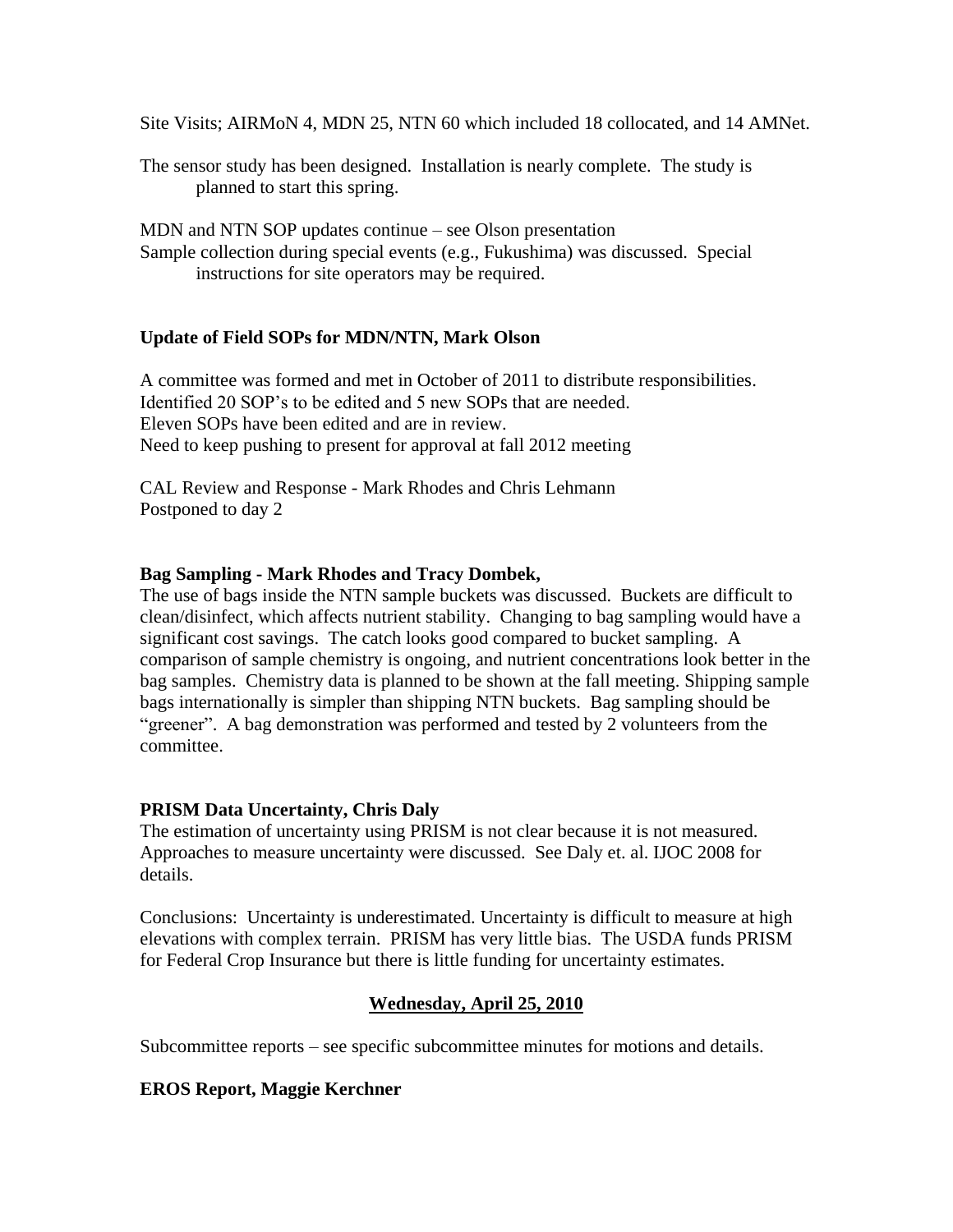Three items, old business

- 1) Create universal poster template using Powerpoint. David Gay and Maggie will present at the fall meeting.
- 2) Outreach to Agricultural community, will form committee with Agricultural community and NADP.
- 3) Search NADP publications; How NADP is used in conferences and publications. Chris and Suzanne will discuss and report at the fall meeting.

New Business:

Green meetings. Providing tips to participants. Lisa will work with hotels to incorporate green ideas.

Ray presented NSF funded Integrative Graduate Education and Research Traineeship (IGERT) program focusing on internships and fellowships for students.

EROS/DMAS discussed the animated maps and incorporating data prior to 1994.

# **DMAS Report, Kevin Mishoe**

Motion was made to accept animated maps working back to 1985 including pH and hydrogen ion. Maps will be reviewed prior to posting.

DMAS/NOS discussed homogenizing quality rating codes between networks.

Motion was passed to accept data for incomplete sample analysis if some parameters are measured. Partial sample analysis QR codes would be changed from C to B making them available on the web.

# **NOS Report, Jason Karlstrom**

Greg presented the USGS external QA results and both labs are performing well. The MDN blind audit program will be dropped. It is no longer a "blind" program. Mark Rhodes reported the benchtop test results for the digital Belfort raingage. The committee decided not to pursue field testing of the Belfort digital raingage. Greg noted that NEON is using this gage. The leaky bottle study has found that more flexible polymer ("squishy") bottles do not appear to leak. Motion was passed to have CAL track and remove leaky bottles from the supply and incorporate the flexible bottles into the network. 500 ml bottles were tested and will be incorporated for international use. MDN sample loss study continued focusing on the thistle tube. New thistle tube designs will be evaluated.

AMoN continues to have problems with travel blanks. No changes to the number of triplicates or travel blanks are planned at this time.

EEMS site surveys were reviewed with a comment that siting criteria violations may change seasonally (e.g. vegetation growth, soil disturbances, etc.). QAAG will review siting criteria based on results from the site survey program.

Analyte priority for low volume NTN samples will be evaluated at the fall meeting. Results from a QA study incorporating sample dilution will be available at that time. A motion was presented and accepted to assess sample validity based on operator

observations for N-CON collectors with the Thies sensor. Samples will be assumed to be valid unless proven otherwise by various sources of evidence, not solely on the 6-hour "Dry Exposure" limits.

# **CLAD Report, Jason Lynch**